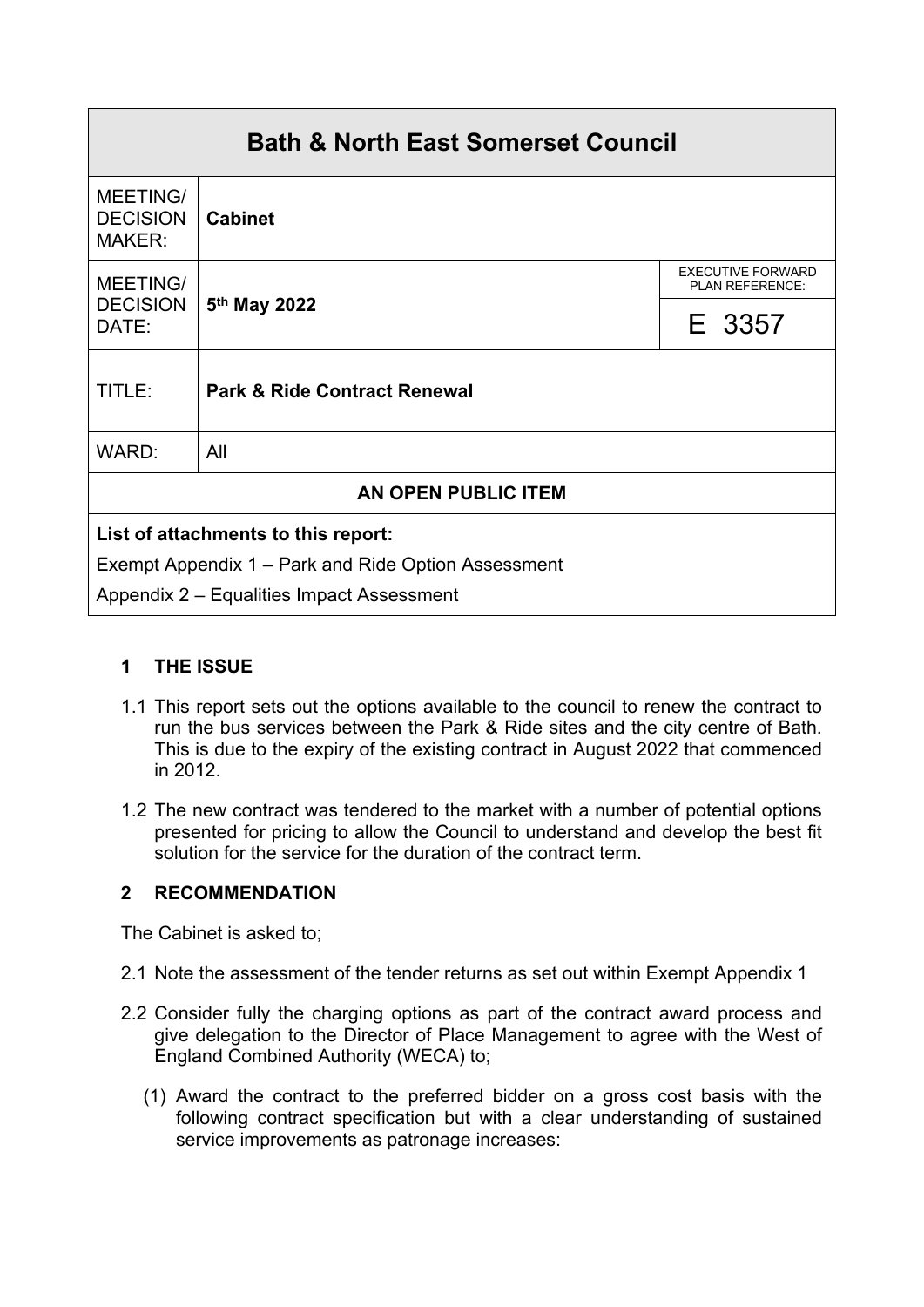- a) At commencement of the contract fares to be set at £3.60 per return adult fare on all days (rather than £3.60 Monday-Friday and £3.00 weekends as set currently);
- b) All group ticket options currently available to be maintained and;
- c) At commencement of the contract that the hours of operation to match the current service provision
- 2.3 Agree that the service financial model will be reviewed at 6 monthly intervals to compare the actual income against the model and, subject to income levels reaching necessary gateway levels;
	- a) Invest the additional income in increased service provision such as extended hours of operation and/or;
	- b) Reduce the fares charged for the Park & Ride service and/or;
	- c) Invest in improvements on the Park & Ride sites to improve the customer experience
- 2.4 Note the additional costs for the service against the agreed Council budget for the service and the mitigation plan as set out within 5.10 and approve the establishment of a P&R smoothing reserve to manage the income risk whilst patronage returns to pre-Covid levels.
- 2.5 To delegate the authority to the Director of Place Management in consultation with the Cabinet Member for Transport to implement a parking charge on the Park & Ride site for any users as agreed to offset the increased costs of the operation of the sites and the bus service and ensure that the service remains viable in the long term.

#### **3 THE REPORT**

- 3.1 The current Park and Ride contract was signed by Bath and North East Somerset Council in 2012. The terms of the contract were advantageous to the Council in providing both a guaranteed, index linked net income and allowed all concessionary fares income reimbursement to be retained by the Council.
- 3.2 Demand for the Park and Ride Service is seasonal, variable and affected by a number of issues. For example, significant periods of inclement weather and heavy snow leads to a reduction of the number of passengers and the number of buses being able to operate the services whereas Seasonal events such as the Bath Christmas Market and Bath Half Marathon increase patronage.
- 3.3 Historic use of the Park and Ride service has been strong although overall numbers of trips have reduced slightly, mainly linked to the national increase in age qualification for a concessionary fare pass:

2,074,638 total passengers in 2015-16 2,047,112 total passengers in 2016-17 2,057,604 total passengers in 2017-18 1,831,185 total passengers in 2018-19 1,801,344 total passengers in 2019-20 (note Covid impact in March 2020)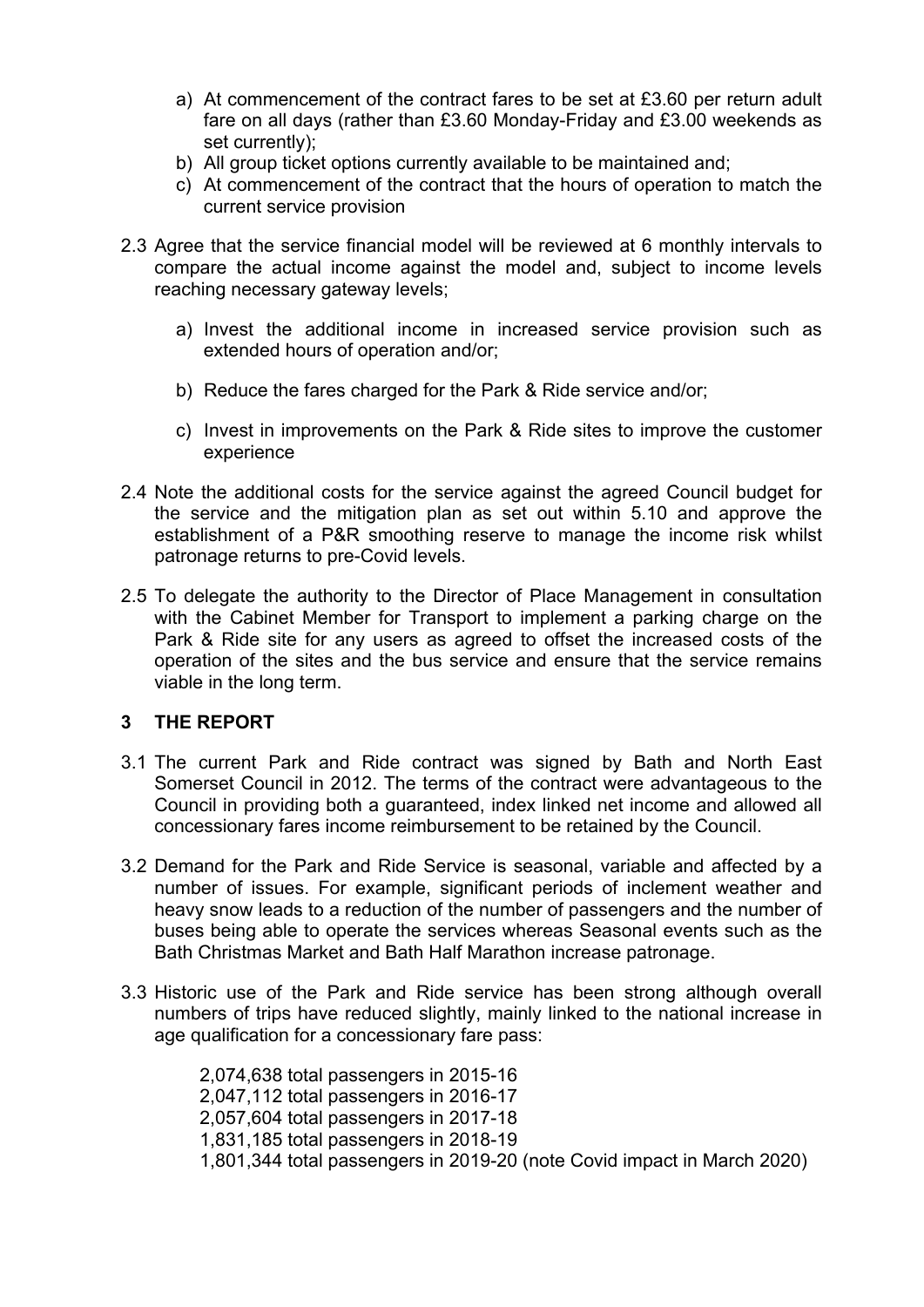- 3.4 However, due to the Covid 19 Pandemic and the changes to the working and leisure patterns as a result, passenger numbers on the services are currently at 78% of 2019-20 levels. This change in usage has had a significant operational impact on the service and the income generated from fares, although noting that service levels (or numbers of buses running) also dropped during the pandemic reducing costs for the operator.
- 3.5 The pandemic has also had a significant effect on the national bus market, reducing patronage and resulting in the need for Central Government grants to ensure service continuity, with around £2 billion made available to over 160 operators nationally. This has affected the levels of risk that operators are willing to accept on contracts and has clearly influenced the prices received for the tender.
- 3.6 Despite the current usage being below the historical trends the overall long-term forecast for the service is considered to be positive. Demand is likely to grow because of a number of local, regional and national policy interventions and practical changes to the operation of the city from a sustainable transport perspective, some of which are reflected below:

#### *Policy*

- *(1) Department for Transport Decarbonisation Plan*
- *(2) WECA's Transport Decarbonisation Study*
- *(3) The Councils Climate Emergency Declaration (March 2019)*
- *(4) (Proposed) Adoption of the Councils Journey to Net Zero Policy including demand management measures such as Traffic Cells, Workplace Parking Levy and road user charging*
- *(5) Significant Regeneration plans generating increased employment opportunities including Bath Quay South, Bath Quays North, Milsom Quarter masterplan.*

#### *Operational*

- *(6) Introduction of Clean Air Zone in November 2020*
- *(7) Rises in city centre parking charges – On street increases implemented in January 2022 on a three year rolling programme and Off street increases due to be implemented by September 2022 (as agreed within budget setting in February 2022) on a three year rolling programme*
- *(8) Redevelopment of Avon Street carpark in summer 2022 as part of the Bath Quays North regeneration project*
- *(9) Proposed implementation of an additional 7 Residents Parking Zones which may lead to a reduction of "park & stride" behaviour within the areas affected, subject to public consultation and approval*
- 3.7 A Member Working Group was commissioned to consider the current operating model of the Park & Ride. This allowed consideration of the current position and to develop a range of options to be discussed and be used to define the specification for the retendering process. The agreed specification was then passed to WECA to be included within the tender process. The final specification offered 4 charging models with 60 separate running options. It was noted that the final tender was complex and as such may have had an impact on the number of tenders received. The Member Working Group has also considered the tender return and in light of the outcomes supported the outcome as set out above.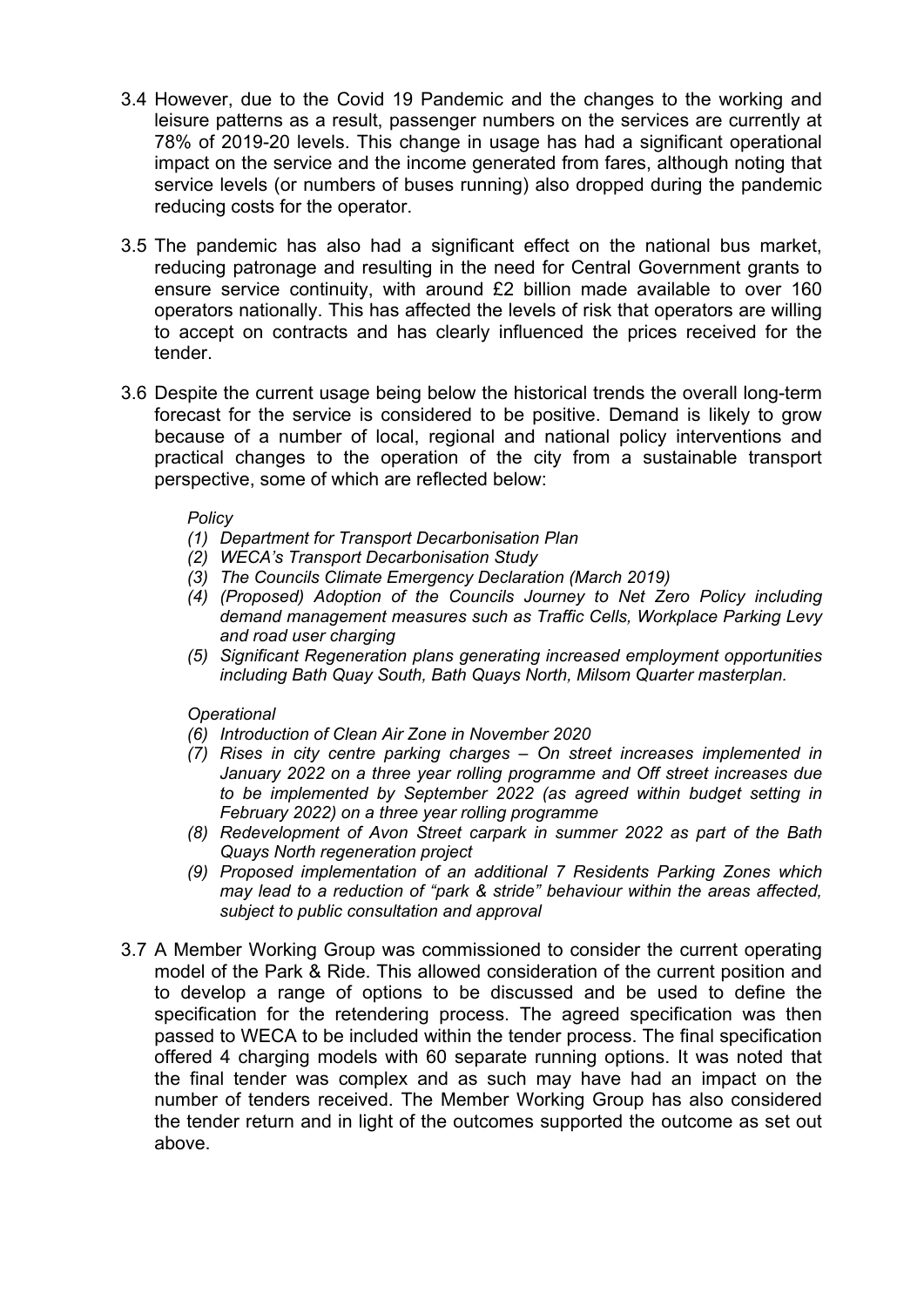### **Concessionary Fares**

- 3.8 The English National Concessionary Travel Scheme (ENCTS) currently consists of guaranteed free travel for people over state pension age and people with an eligible disability on all eligible local bus services anywhere in England from 0930 until 2300 on weekdays and all day at weekends and on Bank Holidays.
- 3.9 Approximately 33% of journeys made on the Park and Ride service are made by holders of concessionary travel passes (i.e. elderly and disabled). All passengers who use a concessionary travel pass do not make payment. However, the Council is able to recover the cost
- 3.10 The average annual decline in concessionary fare journeys consumed over the period 2014-15 to 2019-20 (excluding March 2020) was 2.1% for the WECA area. This trend was forecast to continue over time due to the age of eligibility increasing from 60 to 65. However, the Covid pandemic has made like for like comparisons for 2020-21 and 2021-22 impossible.
- 3.11 One of the fundamental principles of ENCTS is that it should be costneutral for bus operators (or in the case of the Park and Ride Service for the Council). The general principle is that operators should be "no better and no worse off". In practice, this means:
- *Travel Concession Authorities should<sup>1</sup>*
	- *(1) Compensate operators for the revenue forgone – i.e. the revenue they would have received from those concessionary passengers who would otherwise have travelled and paid for a (full fare or discounted) ticket in the absence of a scheme; and*
	- *(2) pay operators any net additional costs they have incurred as a result of the scheme – this could for instance include the cost of carrying additional generated passengers (i.e. concessionary passholders that would not have travelled in the absence of the scheme) or other costs that would not have been incurred in the absence of the concession such as scheme administration costs. Those costs are net of additional revenue.*

*Calculating concessionary travel reimbursement is therefore predicated on determining what would have happened in the absence of the scheme. This requires local authorities to estimate the various components of reimbursement (scheme administration costs, marginal operating costs, marginal capacity costs and peak revenue requirement costs).*

*<sup>1</sup><https://researchbriefings.files.parliament.uk/documents/SN01499/SN01499.pdf>*

3.12 To offset the costs of the service it is proposed to further examine the options to implement parking charges for some site users who do not use the bus service or alternatively all bus users as is currently in place in Oxford Park & Ride service. Whilst this model is significantly different to the current model, it does ensure that all users of the service contribute to the running costs of the sites. As the use for each space, particularly at peak times such as the summer period and the Christmas Market period, is a potential fare income under the gross cost contract offer the use of the spaces should be considered fully.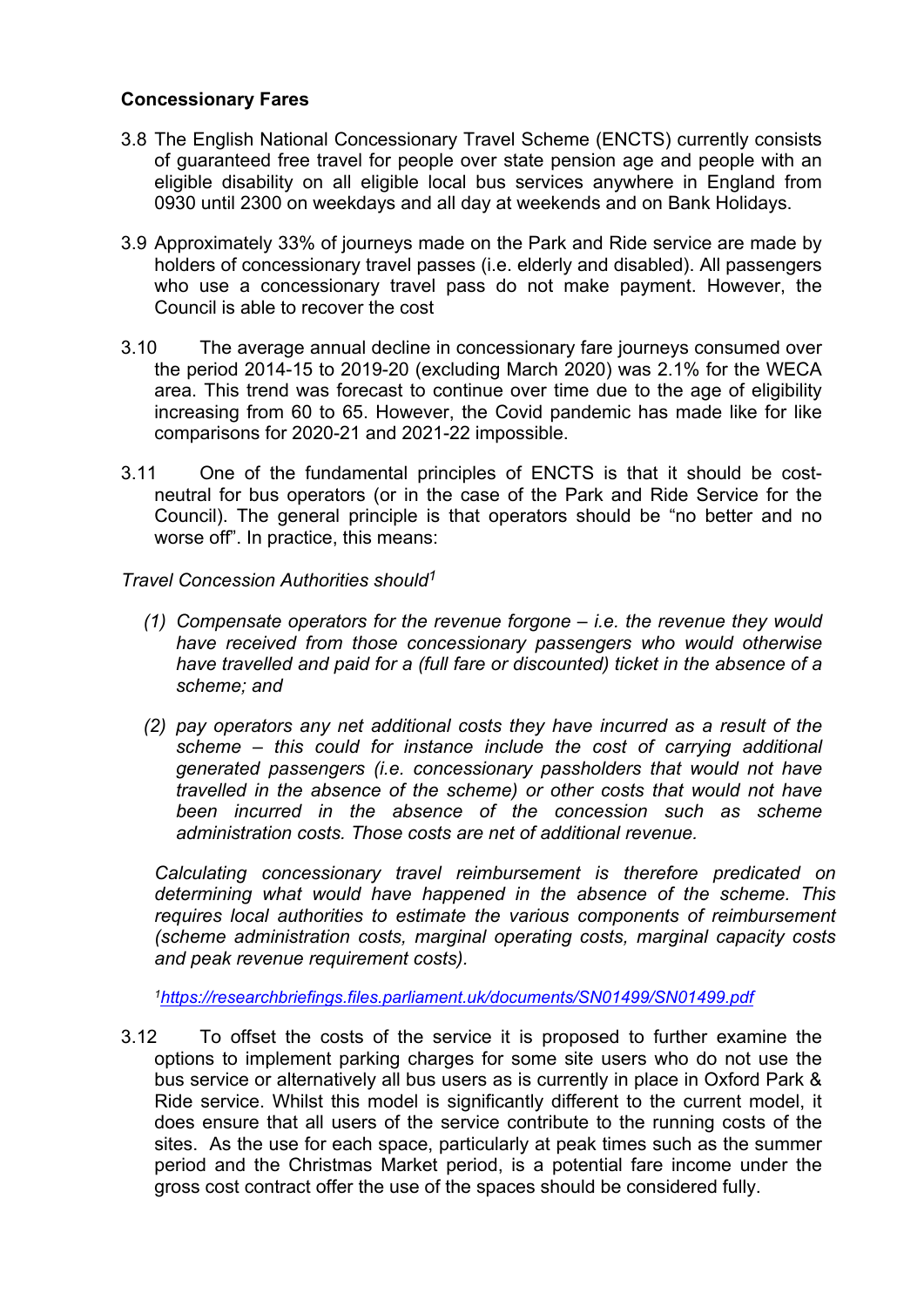3.13 All contracts issued for bus services by the West of England Combined Authority include all standard clauses including for termination if deemed necessary. However, this option would only be considered in light of significant variation to the usage of the service or other unforeseen circumstances.

## **4 STATUTORY CONSIDERATIONS**

- 4.1 The WECA Order 2017 transferred to the Combined Authority responsibility for certain transport functions, primarily related to public transport operations but also including responsibility to develop transport policies for its area and to carry out its functions so as to implement those policies.
- 4.2 This provides an overall summary, but in general terms WECA is the Transport Authority for the transport functions set out in Parts 4 and 5 of the Transport Act 1985 and Part 2 of the Transport Act 2000, including overall responsibility for delivery of English National Concessionary Travel Scheme.
- 4.3 The ability of WECA to carry out the direct delivery of its Transport Authority functions for the region is expected to work on the principle of "greater than the sum of the parts" - meaning we can achieve more by combining resources through WECA than as councils working individually.
- 4.4 As a result of this transfer of responsibility, all Public Transport staff within BANES transferred to WECA. As WECA is now staffed to act as Transport Authority for the region, WECA have procured the contract on behalf of BANES.
- 4.5 However, the responsibility for the development of the contract type, service design and specification and contractual terms for the Park & Ride service remains with BANES.

### **5 RESOURCE IMPLICATIONS (FINANCE, PROPERTY, PEOPLE)**

- 5.1 To fully assess the market the tender requested prices for a number of charging options and mechanisms as set out below. This included a net cost contract approach (where the Operator retains all fare income) and a gross cost contract approach (where the operator charges for providing the service and BANES retains all fare income):
- 5.2 Net contract options in the tender response were expressed in two forms:
	- (1) Provider retains concessionary fare income
	- (2) B&NES retains concessionary fare income

Each net contract option was tendered at 3 price points:

- (1) £4 charge per car
- (2) £3 adult return fare
- (3) £2.50 adult return fare
- 5.3 The Gross cost contract option is more straightforward and simply requests a cost to be paid to the Bus Operator for operating the service in line with the specification. Under a gross cost contract option, all income would be retained by B&NES. Consequently, the Council has the ability to change prices, operating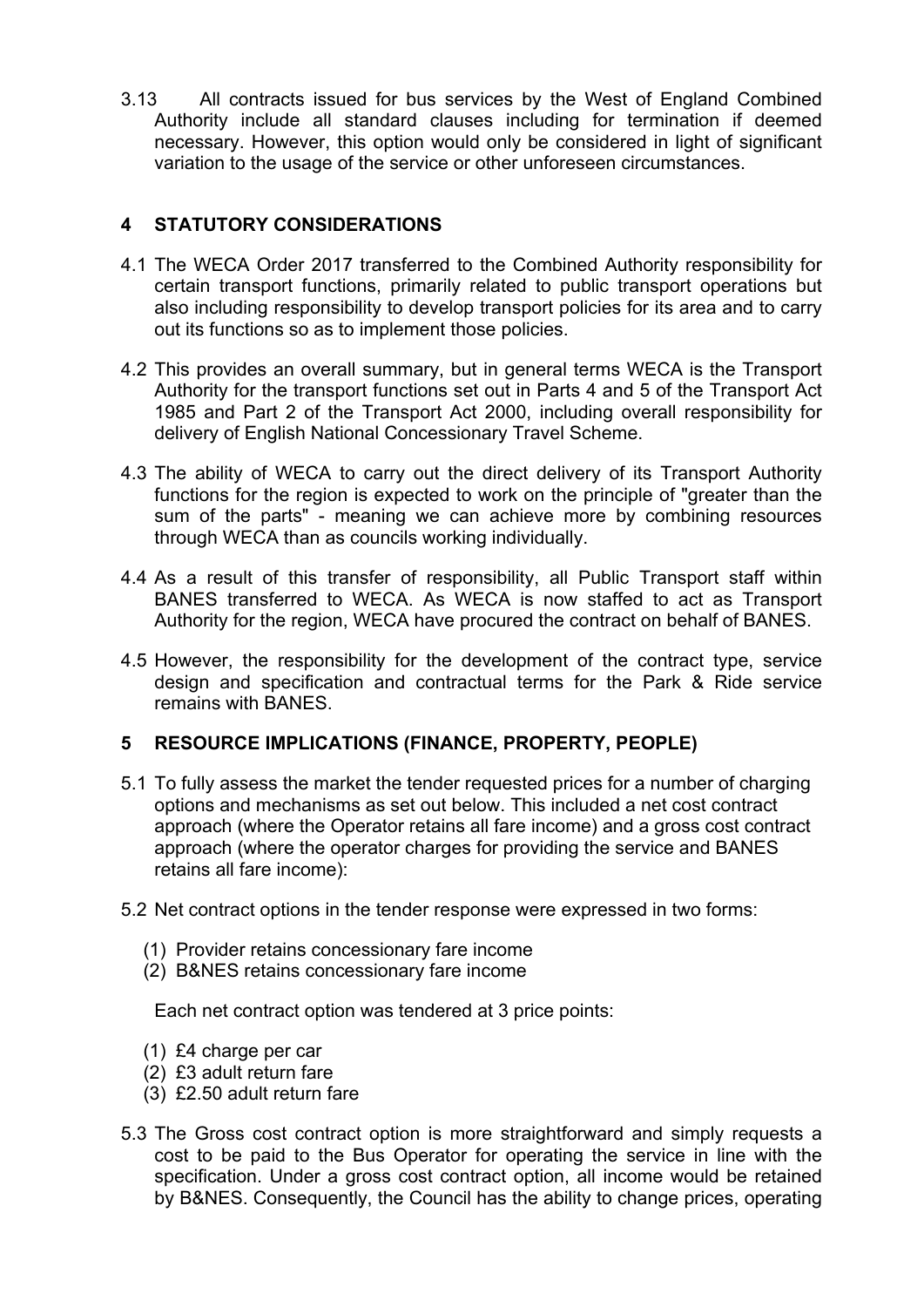hours, charging mechanisms and overall service offer in a much more flexible way (with relevant negotiation with the service provision) and link the changes to increases to the income generated by increased patronage of the bus services or alternatively to income being generated by a parking charge on site for all or some of the users (see 3.12)

- 5.4 However, the Council also retains all of the operating cost risk for the contract if patronage drops or the income levels are lower as a result of the charging approach taken the funding gap between the cost of the contract and the income would need to be identified from within current council resources.
- 5.5 Several start and finish times were quoted within the tender. All options create a significant on-going budget pressure and, for this reason, any option to lengthen the timetable has unfortunately been dismissed at this time. However, as set out in 5.3 this could be revisited based on the income levels generated within the gross cost contract if supported.
- 5.6 The analysis of financial model options is therefore based on the default or current, option (Monday-Saturday 06:15-20:30, Sunday and Public Holidays 09:30-18:00).
- 5.7 The option to charge per car was considered based on the occupancy data available. However, it was noted that the confidence in the data was lower than the data for patronage for the bus use and as such the overall confidence for this approach was lower. Additionally, no data is available to identify which cars on the site are bus users and which may be using the site purely for parking (for leisure or other purposes). It is also recognised that management of this charging mechanism is more complex to determine what passengers arrived within what vehicle. Therefore, it is difficult to recommend this option at this time.
- 5.8 In recognition that the new contract would not be as financially favourable as the existing contract agreed in 2012, growth of £750k has already been applied to the service budget. The net cost option at £3 per adult return fare would result in a further budget pressure of £852k per annum. However, costs will be known and risk of the financial position worsening over the life of the contract would be removed. All net cost contracts do offer the ability to increase running time for a cost but fares cannot be varied in the same flexible way.
- 5.9 A gross contract option leaves the council with both the risk and reward of fare income fluctuations. Modelling fare income on current patronage levels, whilst maintaining a £3.60 adult return fare price estimates a budget pressure of £764k. Confidence that patronage will increase of the 5 years of the contract due to measures described in 3.6, in addition to the availability commercial levers such as those described in sections 3.12 and 3.13 means that it is estimated the aforementioned budget pressure would reduce year on year over the life of the contract and by year 5 the contract would once again be income generating to the council. It is estimated that the upside of a gross contract option outweighs the risks of a downside and as such the gross contract option is recommended.
- 5.10 To manage the budget pressure over the life of the contract a P&R smoothing reserve has been identified as per recommendation 2.4, using a combination of above budget income income generated in financial year 2021/22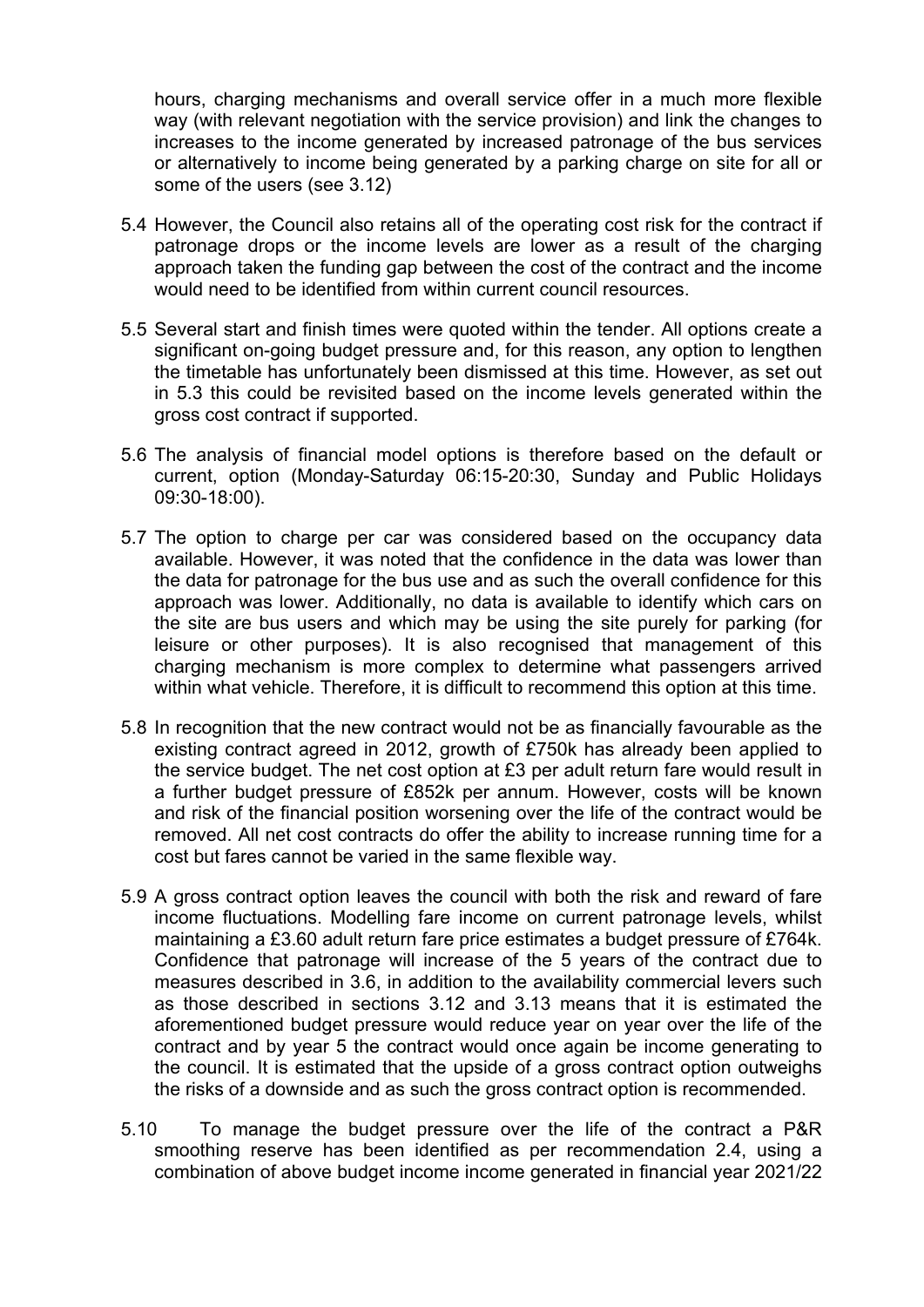and Covid Contingency Reserve funding. This will mitigate the pressure and avoid the need to find funding from elsewhere in the organisation.

5.11 It is noted that to manage the contract on a commercial basis additional dedicated staff will be required. This role will be responsible for the development of the business model for the service, driving patronage and liaising closely with residents, businesses, visitors and other potential revenue streams. To provide the staff and back office support it is estimated that an additional £80k per annum should be budgeted for within the model.

#### **6 RISK MANAGEMENT**

- 6.1 A risk assessment related to the issue and recommendations has been undertaken, in compliance with the Council's decision-making risk management guidance.
- 6.2 It is noted that awarding the tender on a gross cost basis does place the Council at risk if the patronage levels on the service drops. This risk has been thoroughly considered as part of the development of the report and recommendations as set out above.

# **7 EQUALITIES**

- 7.1 The Equalities Impact Assessment (Appendix 2) did not identify any adverse impacts as a result of these proposals. The proposed service operation will mirror the current arrangements and any changes to the prices are deemed to be low when compared to the overall costs of travel by either public transport or private car.
- 7.2 The Equality Act requires bus companies to take steps to ensure Disabled people can get the same service as everybody else by making reasonable adjustments for Disabled people. All vehicles used on the Park & Ride service will continue be compliant with these regulations

#### 8 **CLIMATE CHANGE**

- 8.1 Current national policy levers are unlikely offer a significant enough contribution to reducing national transport emissions by 2030 in line with the Councils climate emergency declaration. This means that a large proportion of the vehicles operating on roads in the West of England in 2030 will remain powered by internal combustion engines (including the sale of new hybrids up to 2035) and the demand for private car use will likely have risen, in line with business as usual.
- 8.2 The Park & Ride service helps to address this by helping to facilitate the outcomes of the wider local transport policies and address the climate emergency to improve air quality by helping to achieving a 2030 headline target of a 25% reduction in car trips.
- 8.3 By intercepting and reducing congestion and vehicle intrusion into the city centre and potentially residential neighbourhoods, the service helps towards air quality improvement by ensuring NO2 targets are met and CO2 emissions reduced in the shortest possible time.